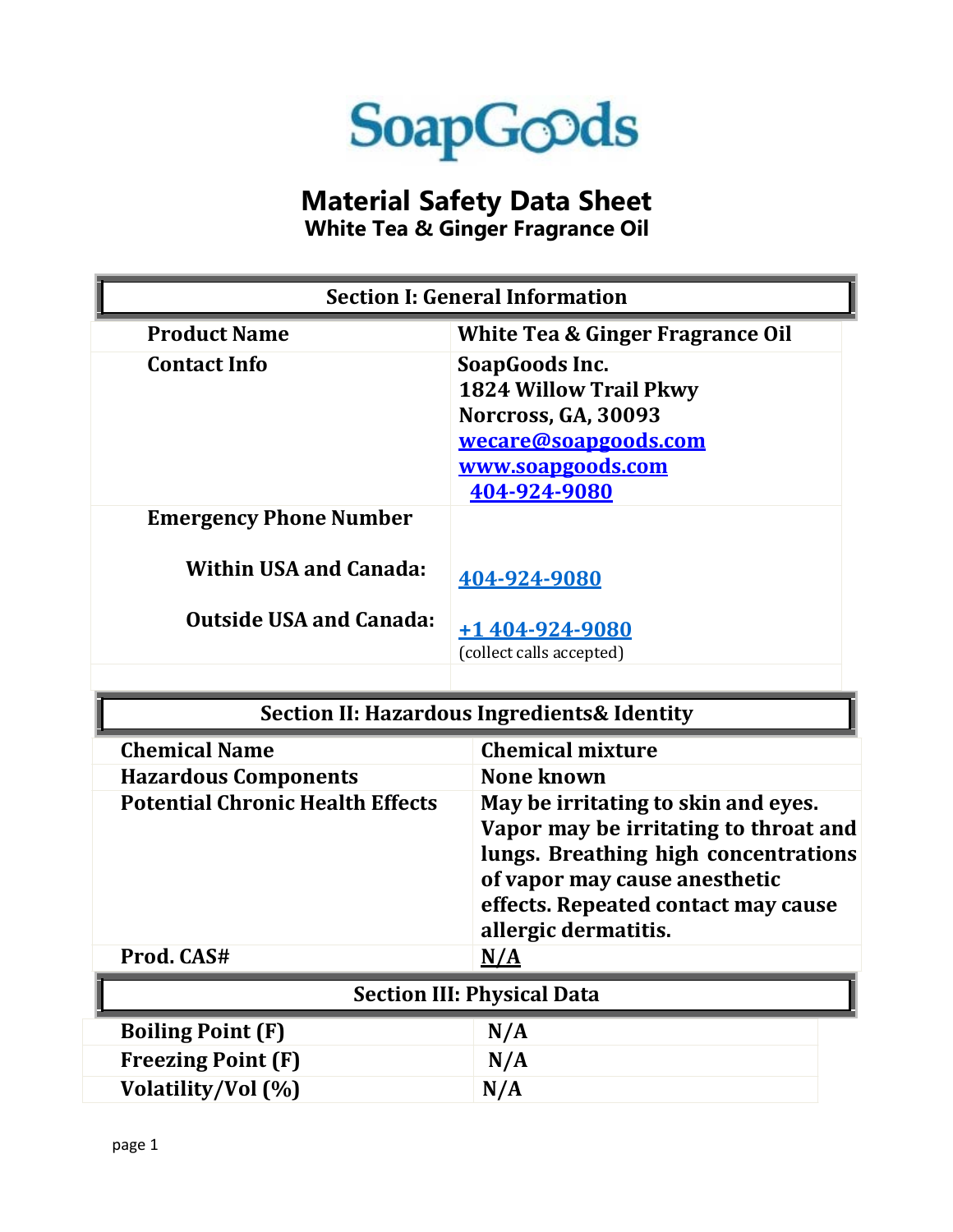| <b>Melting Point</b>                  | N/A                                                         |
|---------------------------------------|-------------------------------------------------------------|
| <b>Vapor Pressure</b>                 | N/A                                                         |
| <b>Vapor Density (air=1)</b>          | 0.9210                                                      |
| <b>Solubility in H2O</b>              | <b>Insoluble</b>                                            |
| <b>Appearance / Odor</b>              | <b>Yellow liquid with characteristic</b>                    |
|                                       | odors.                                                      |
| <b>Specific Gravity/Density</b>       | 0.9240                                                      |
| <b>Evaporation Rate</b>               | N/A                                                         |
| pH                                    | $\underline{\text{N}}/\underline{\text{A}}$                 |
|                                       | <b>Section IV: Fire and Explosion Hazard Data</b>           |
| <b>Flash Point</b>                    | 154 F                                                       |
| <b>Lower Flame Limit</b>              | N/A                                                         |
| <b>Higher Flame Limit</b>             | N/A                                                         |
| <b>Extinguish Media for Fire</b>      | Foam, CO2, Dry Chemical                                     |
| <b>Special Firefighting Procedure</b> | <b>Self-contained breathing</b>                             |
|                                       | apparatus, protective clothing                              |
| <b>Unusual Fire Hazard</b>            | <b>None found</b>                                           |
|                                       | <b>Section V: Health Hazard Data</b>                        |
| <b>First Aid Procedures:</b>          |                                                             |
| <b>Inhalation</b>                     | <b>Remove to fresh air. If</b>                              |
|                                       |                                                             |
|                                       | breathing has stopped or is                                 |
|                                       | irregular, administer artificial                            |
|                                       | respiration and oxygen. Seek                                |
|                                       | medical attention.                                          |
| <b>Skin Contact</b>                   | Wash with soap and water,                                   |
|                                       | flush with large quantities of                              |
|                                       | water. Keep contaminated                                    |
|                                       | clothing away from skin.                                    |
| <b>Eye Contact</b>                    | <b>Immediately flush eyes with</b>                          |
|                                       | large quantities of water for at                            |
|                                       | least 15 minutes. Remove                                    |
|                                       | contact lenses. Call a physician<br>if irritation persists. |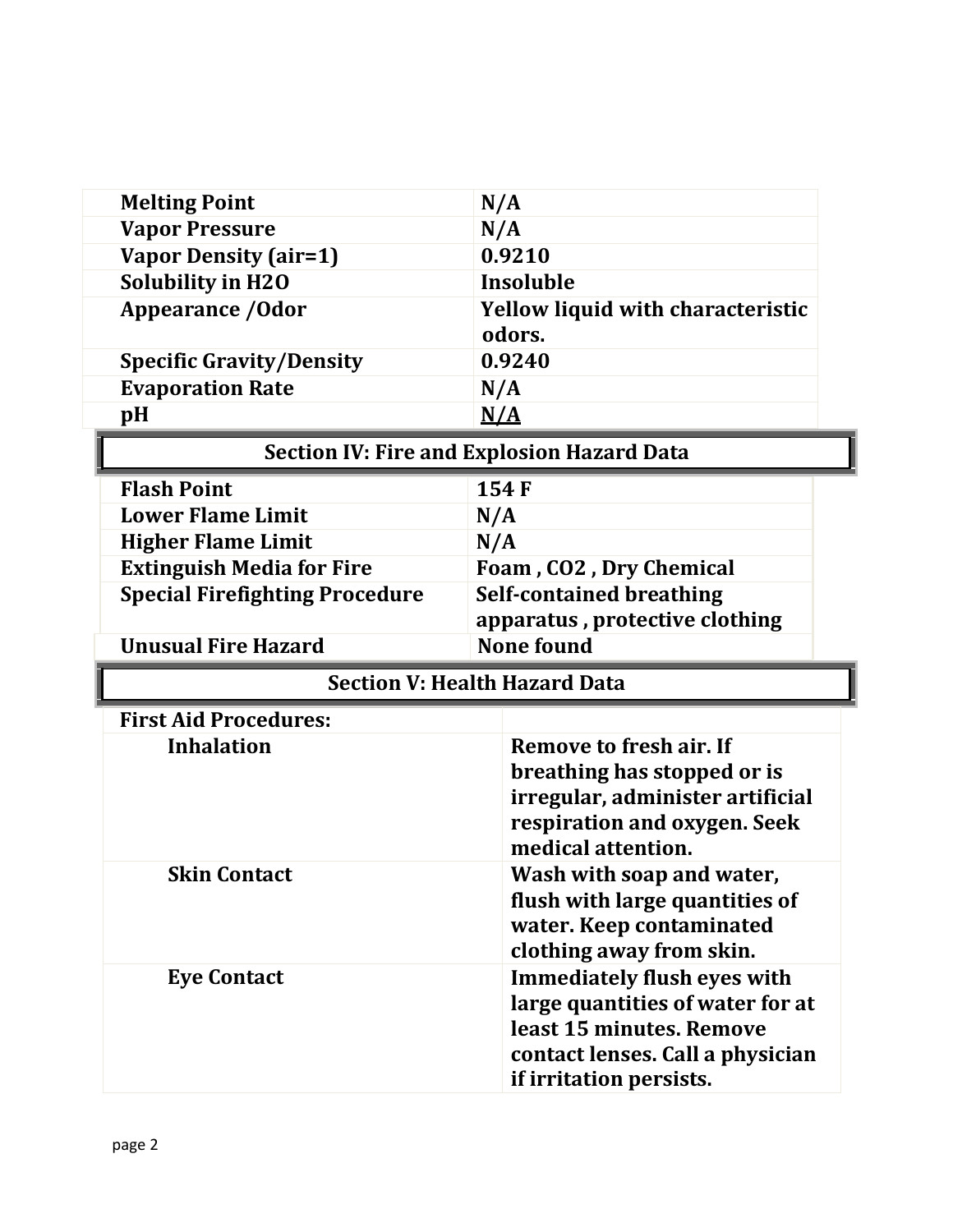| Ingestion                                   | If swallowed, immediately<br>dilute with two 8 ounce glasses<br>of water or milk. Contact<br>physician immediately.                                                                              |  |
|---------------------------------------------|--------------------------------------------------------------------------------------------------------------------------------------------------------------------------------------------------|--|
|                                             | <b>Section VI: Reactivity Data</b>                                                                                                                                                               |  |
| <b>Chemical Stability</b>                   | <b>Stable</b>                                                                                                                                                                                    |  |
| <b>Conditions to Avoid</b>                  | <b>Avoid open flames, or excessive</b><br>heat or cold.                                                                                                                                          |  |
| <b>Incompatible Materials</b>               | <b>None</b>                                                                                                                                                                                      |  |
| <b>Decomposition Products</b>               | <b>Carbon monoxide and carbon</b><br>dioxide                                                                                                                                                     |  |
| <b>Hazardous Polymerization</b>             | <b>Will not occur</b>                                                                                                                                                                            |  |
| <b>Section VII: Spill or Leak Procedure</b> |                                                                                                                                                                                                  |  |
| <b>For Spill</b>                            | <b>Cover liquids with absorptive</b><br>material. Sweep spilled material and<br>discard in approved disposal<br>container.                                                                       |  |
| <b>Waste Disposal Method</b>                | Used containers may contain<br>flammable or combustible residue.<br>Dispose of in accordance with local,<br>state and federal regulations.                                                       |  |
|                                             | <b>Section VIII: Special Protection</b>                                                                                                                                                          |  |
| <b>Respiratory Protection</b>               | In well-ventilated areas, respiratory<br>protection is not normally required.<br>In confined, poorly ventilated areas,<br>the use of NIOSH approved<br>respiratory protection is<br>recommended. |  |
| <b>Ventilation</b>                          | Provide adequate ventilation. Use<br>local l exhaust fan if necessary.                                                                                                                           |  |
| <b>Protective Gloves</b>                    | The use of chemical resistant gloves<br>is recommended.                                                                                                                                          |  |
| <b>Other Protective Equipment</b>           | The use of safety glasses is                                                                                                                                                                     |  |